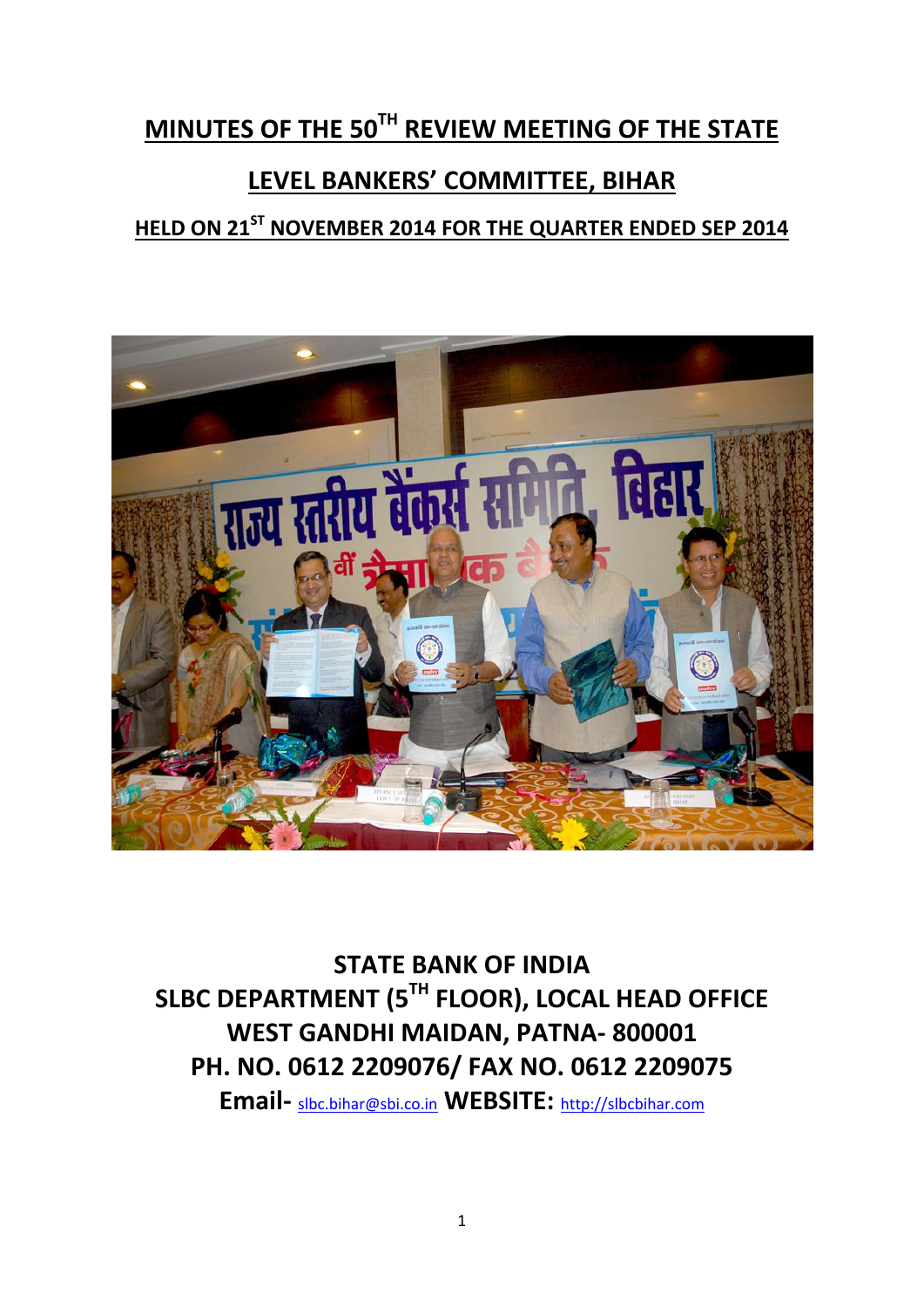# **MINUTES OF THE 50TH REVIEW MEETING OF THE STATE LEVEL BANKERS' COMMITTEE, BIHAR FOR THE 1ST HALF OF FY 2014-15 ENDED SEPTEMBER 2014, HELD ON 21 ST NOVEMBER, 2014**

The 50<sup>th</sup> review meeting of State Level Bankers' Committee, Bihar was held on 21<sup>st</sup> November, 2014 at Hotel Chanakya, Patna under the chairmanship of Shri Bijendra Prasad Yadav, Finance Minister, Govt. of Bihar. The meeting was also attended by Shri Naushad Ahmad, Chairman, Bihar State Minority Commission and senior officials of State Government, RBI, NABARD, Banks, Insurance companies and other agencies. The list of participants is enclosed as Annexure-I.

Shri Ajit Sood, Chief General Manager, SBI & Convenor, SLBC Bihar, welcomed all the participants and described, in brief, some of the achievements of banks during the first half of FY 2014-15.

He observed that the Banks' performance may be termed as satisfactory since 43% of the target has been achieved as against 40% of achievement last year during the corresponding period. In absolute terms this means 28% growth Y-O-Y. In agriculture sector also, the growth over last year's performance is a healthy 31%.

Shri Sood opined that the CD ratio of the State is on an increasing trend but it was still much below the national average. At the end of Sept.2014, the CD ratio of the state stood at 42.79%, which is 227 basis points above Sept.2013. He said that the incremental CD ratio of 60% as at the end of Sept.2014 over that of Sept. 2013 was an indication that the CD ratio of the State is on the growth path.

The CGM SBI expressed deep concern at the rising NPA of banks in the State. At the end of Sept.2014, NPA of the Banks was at 7%, an increase of about 1% over June 2014 (6.09%). He requested the State Govt. to help the Banks in repayment of loan so that it could be recycled for the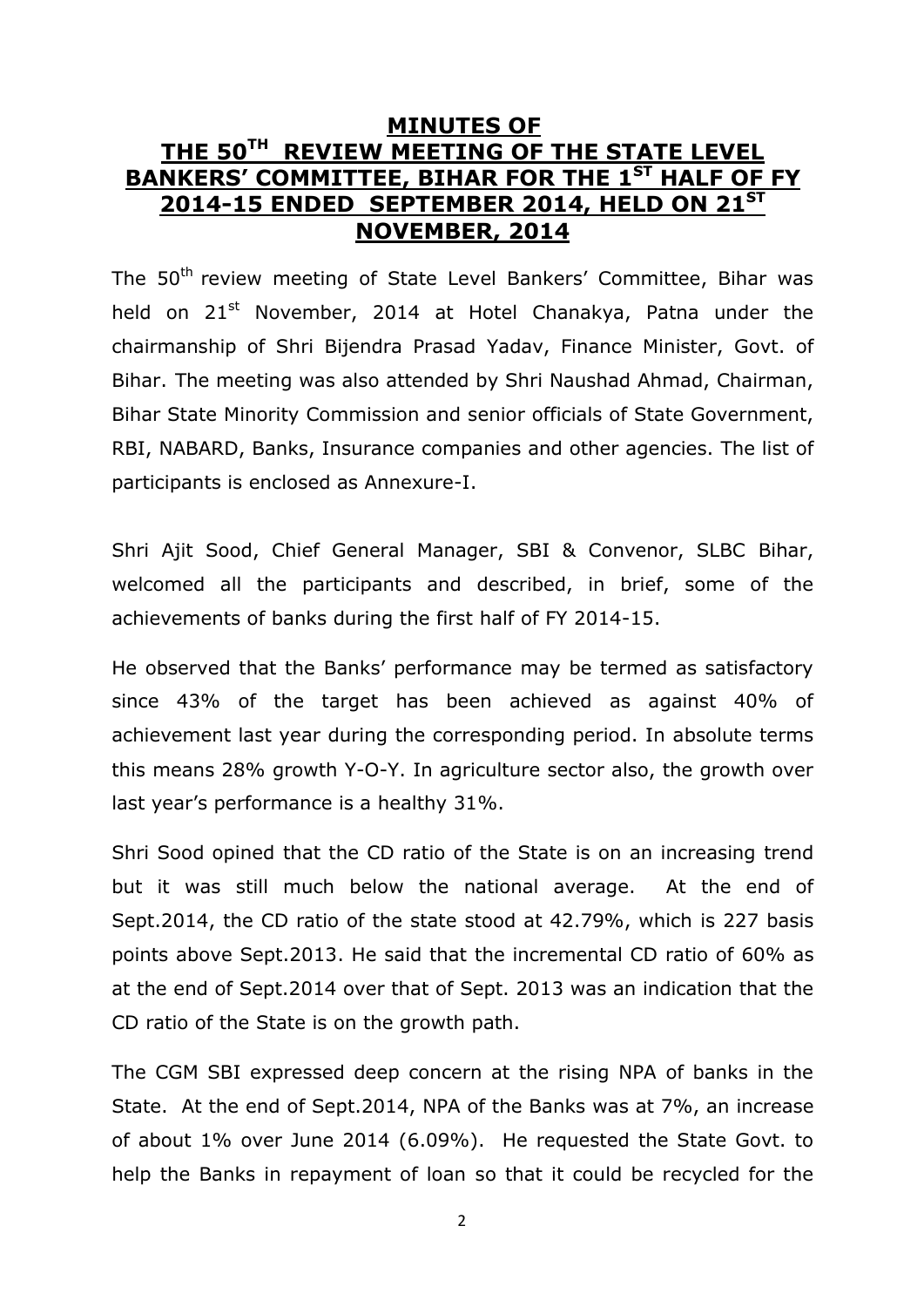needy persons. He suggested that organising recovery camps and disposal of certificate cases may provide major thrust in recovery of bad loans. In this connection, he also advised the banks to ensure updation of registers related to certificate cases as that would facilitate disposal of certificate cases.

CGM, SBI, thereafter highlighted the progress made by the Banks under Pradhan Mantri Jan-dhan Yojana(PMJDY). A total number of 39.07 lacs accounts have been opened by Banks in the State up to 15.11.2014. He explained that the Ministry of Finance, GOI has advised all the banks to complete the Household Survey and opening of accounts by Nov'2014 and requested the banks to complete this challenging task within the stipulated timeline.

The CGM, SBI also highlighted the performance of RSETI and Financial Literacy Centres maintained by the Banks in each district of the state and their role in entrepreneurship development and financial awareness in the state.

Dwelling on the security of banks, CGM, SBI outlined the importance of strengthening security of banks and requested the State Govt to look into the request of the Banks, so as to enable them to provide fearless and unhindered banking facility to general public.

Immediately after CGM, SBI's welcome address, a leaflet on PMJDY prepared by SLBC Bihar and the Area Development Plan for 5 districts prepared by NABARD were released by the Hon'ble Finance Minister.

The General Manager, Reserve Bank of India, Shri Swaroop Singh then made a brief presentation. In his address, he observed that the level of advances granted under the DRI scheme in the state was far below the benchmark of 1% of aggregate advances of the previous year. He requested the Banks to initiate immediate steps to improve the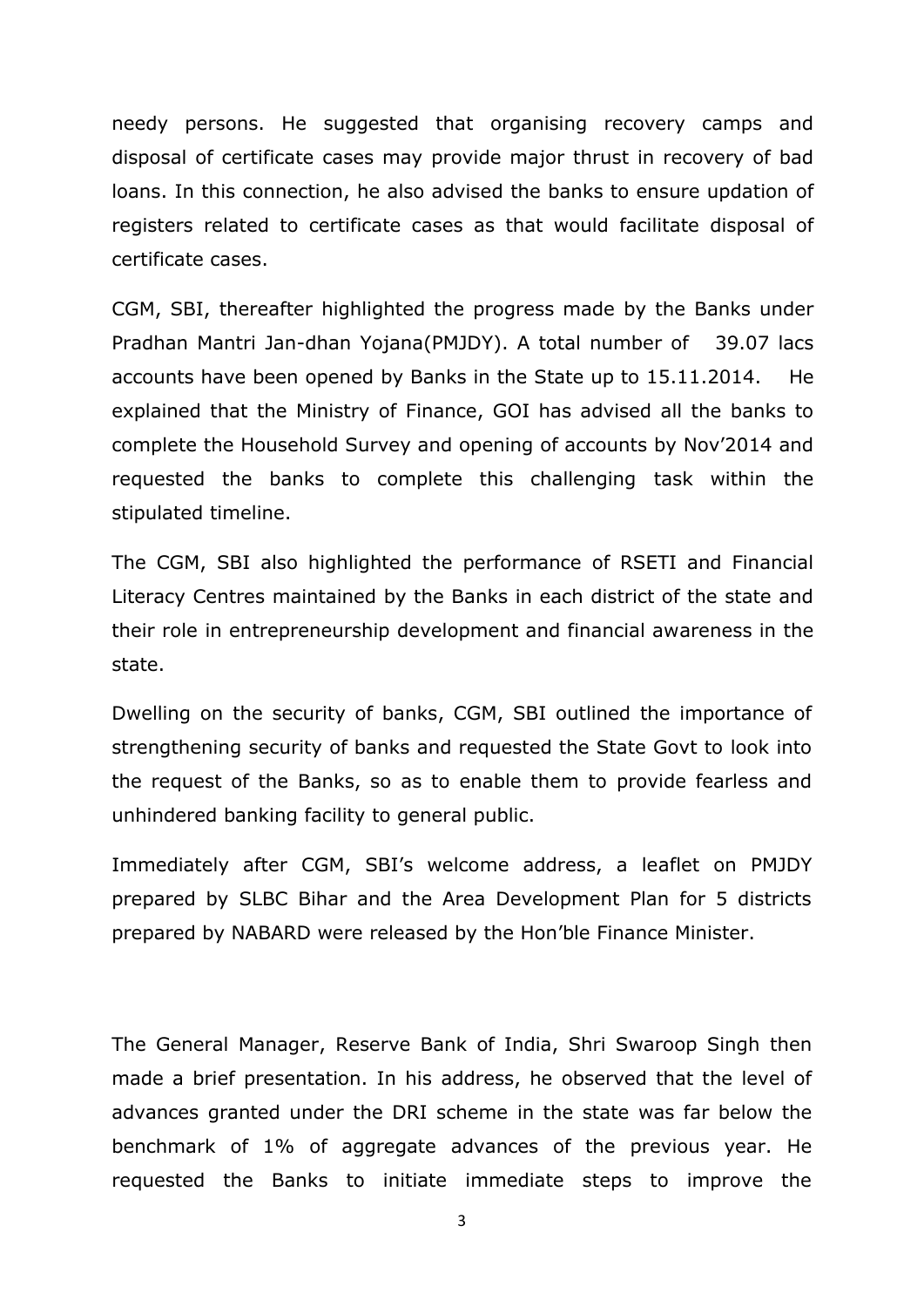performance in disbursal of loans under DRI scheme and make all out efforts to ensure achievement of the prescribed target.

Shri Singh also raised the concern of Bihar State Minorities Commission that no credit under DRI scheme for minorities has been routed through Bihar State Minorities Financial Corporation so far. He requested all stakeholders to ensure the implementation of RBI guidelines on Credit Facilities to Minority Communities. He also advised Banks to invariably ensure review of progress made in financing under DRI scheme as one of the agenda items in SLBC/DLCC.

GM, RBI expressed satisfaction on providing banking facilities in villages with population below 2000 as 70% of the target has been achieved till Sept.2014 and hoped that the Banks would be achieving this target much before the stipulated timeline i.e March 2016. He however, requested the bankers to provide the report to SLBC on time so as to avoid delayed submission to RBI.

GM, RBI said that despite simplification of KYC norms by RBI, there appears to be a lack of clarity in remote areas and requested the Banks to sensitise all their branches to facilitate account opening in rural areas. He also asked the Banks to ensure that Financial Literacy material prepared by RBI and printed and distributed by SLBC is used by all Branches in their Financial Literacy monthly camps.

GM, RBI also drew attention to the issue of poor governance in cooperative banks, where no dedicated CEOs/ MDs are present and District Cooperative Officer is holding joint charge as MD. In the meeting,it was directed by Hon'ble Finance Minister that Principal Secretary, Finance would look into the issue, in association with the Cooperative Department.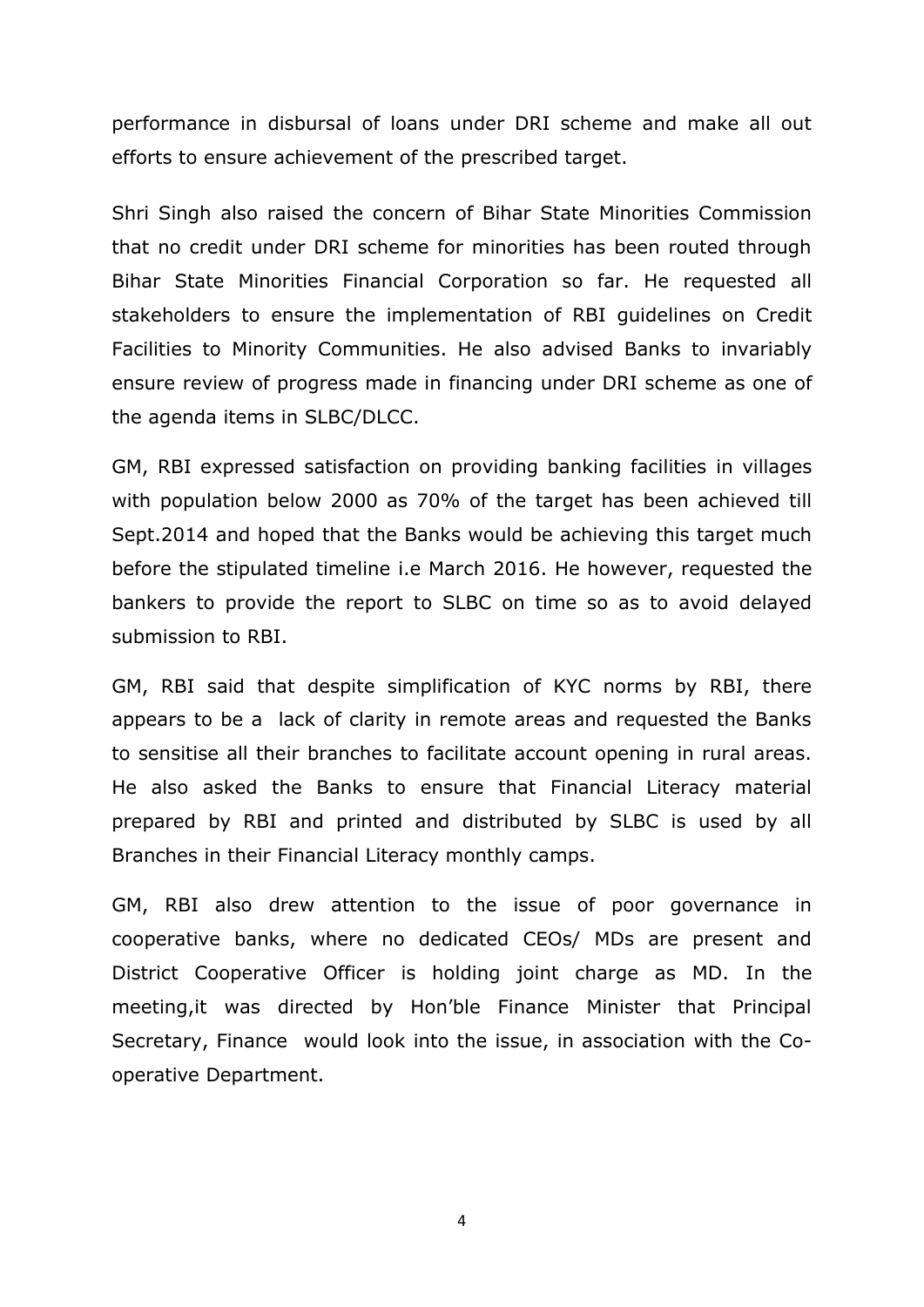Exchange of Nepalese currency in the border area has become a problematic issue for quite some time and requested the Banks authorised by RBI to resolve this issue.

The Chief General Manager, NABARD Shri R.K.Das in his address highlighted the area development plan prepared by NABARD for 5 districts and said that soon the plan will be ready for other districts of the state. He appreciated the good work of RRBs in the area of JLG promotion and financing and asked the commercial Banks to come forward in this area. He requested the State Govt for waiver of Stamp duty on JLG loan as done in the case of SHG.

DDG, UDIAI in her brief address informed the house that over 2.00 Crs Aadhar Cards have already been issued in the state and the enrolment process has now gained momentum. She said that approx 1.75 lacs enrolment is done everyday and everybody in the state is likely to be provided with Aadhar Cards by June 2015. She expected the State Govt. machinery to join the operation soon, which will further accelerate the process. She requested the Banks to facilitate seeding of Aadhar number in PMJDY accounts by working co-ordination with Aadhar Camps.

Sri Naushad Ahmad, Chairman, Bihar State Minority Commission expressed his satisfaction at having been invited to the SLBC meeting. In his address, he shared his concern over the slow progress of DRI advances and requested the banks to increase the pace of extending credit facilities to Minorities. He also advised the Banks to appoint nodal officers for minorities in each district and communicate this to all concerned. He also requested that functionaries of Minority Commission be invited to DLCC meetings.

Minutes of the last SLBC meeting was then confirmed and Action Taken Report on the action points of  $49<sup>th</sup>$  SLBC meeting was adopted by the House.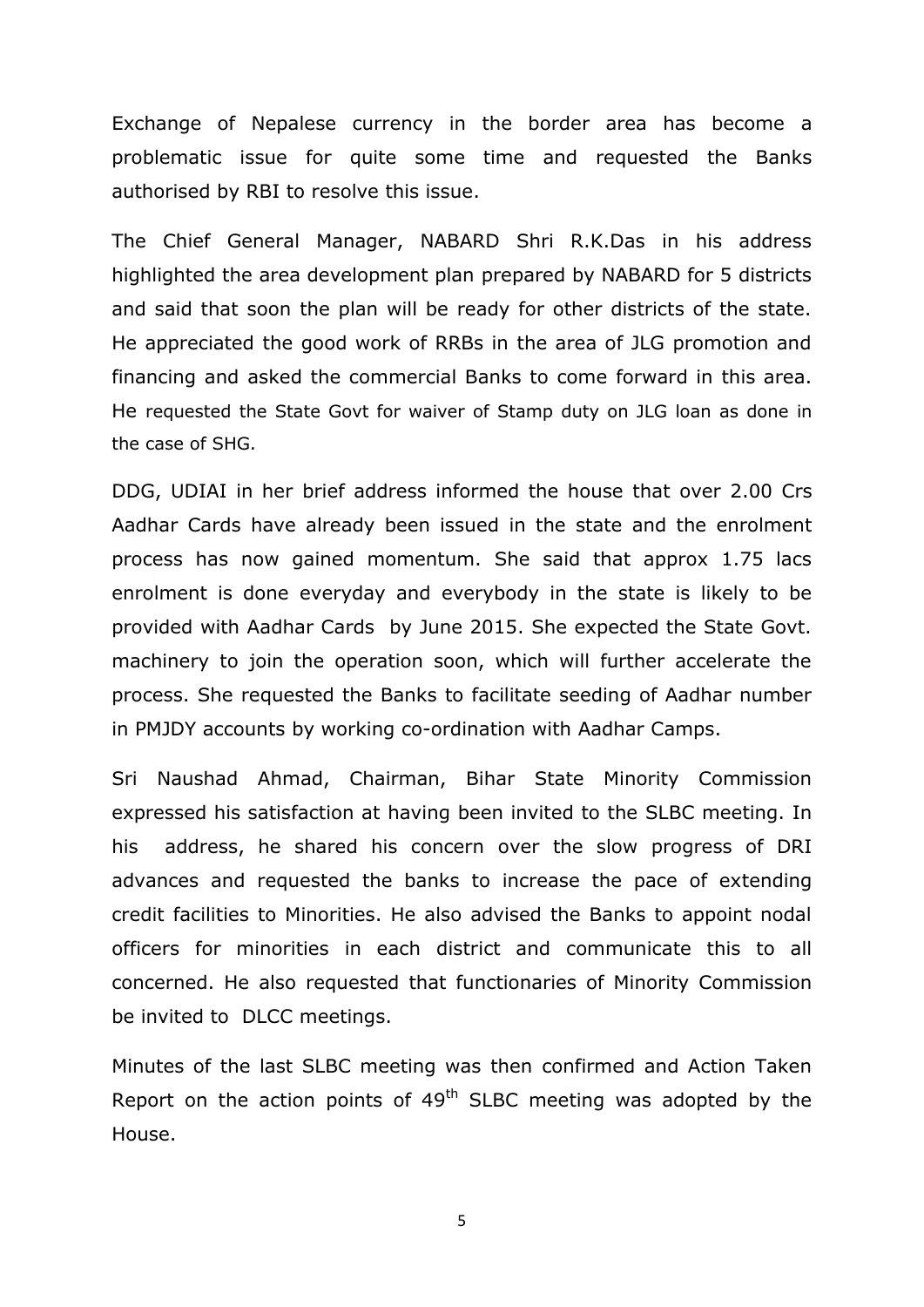Presentation was, thereafter, made by AGM, SLBC on all the agenda items. After discussion on the agenda items during the meeting, the following points emerged.

### **A. ANNUAL CREDIT PLAN (2014-15):**

The achievement of banks under ACP during the  $1<sup>st</sup>$  half of the current financial year was 43% of the annual target and 28% more than the disbursement made during the corresponding period of last year. The performance of commercial banks and RRBs have recorded impressive growth in their loan disbursement vis-à-vis their performance over the same period last year. All banks were requested to speed up the pace of disbursement keeping an eye on the annual target and ensure achievement of the year end target by March 2015.The Hon'ble Finance Minister wanted the achievement of Banks' during the previous quarter to be indicated individually.

#### **B. AGRICULTURE RELATED ISSUES:**

#### **1. Sub-Committee meeting of SLBC on Agriculture**:

It was apprised by the Principal Secretary, Agriculture that the  $5<sup>th</sup>$ meeting of Sub-Committee of SLBC on Agriculture was held on 19th Nov.2014 and it was decided to organise a camp on each Wednesday at Branch level, which will also be attended by the concerned field functionaries of the State Govt, who will help in generating loan applications of agri related schemes from the residents of the service area of that particular branch.

#### 2. **Agri ACP**:

The achievement under Agri ACP during the first half of current Financial Year was 44% of the annual target and in absolute terms it turns out to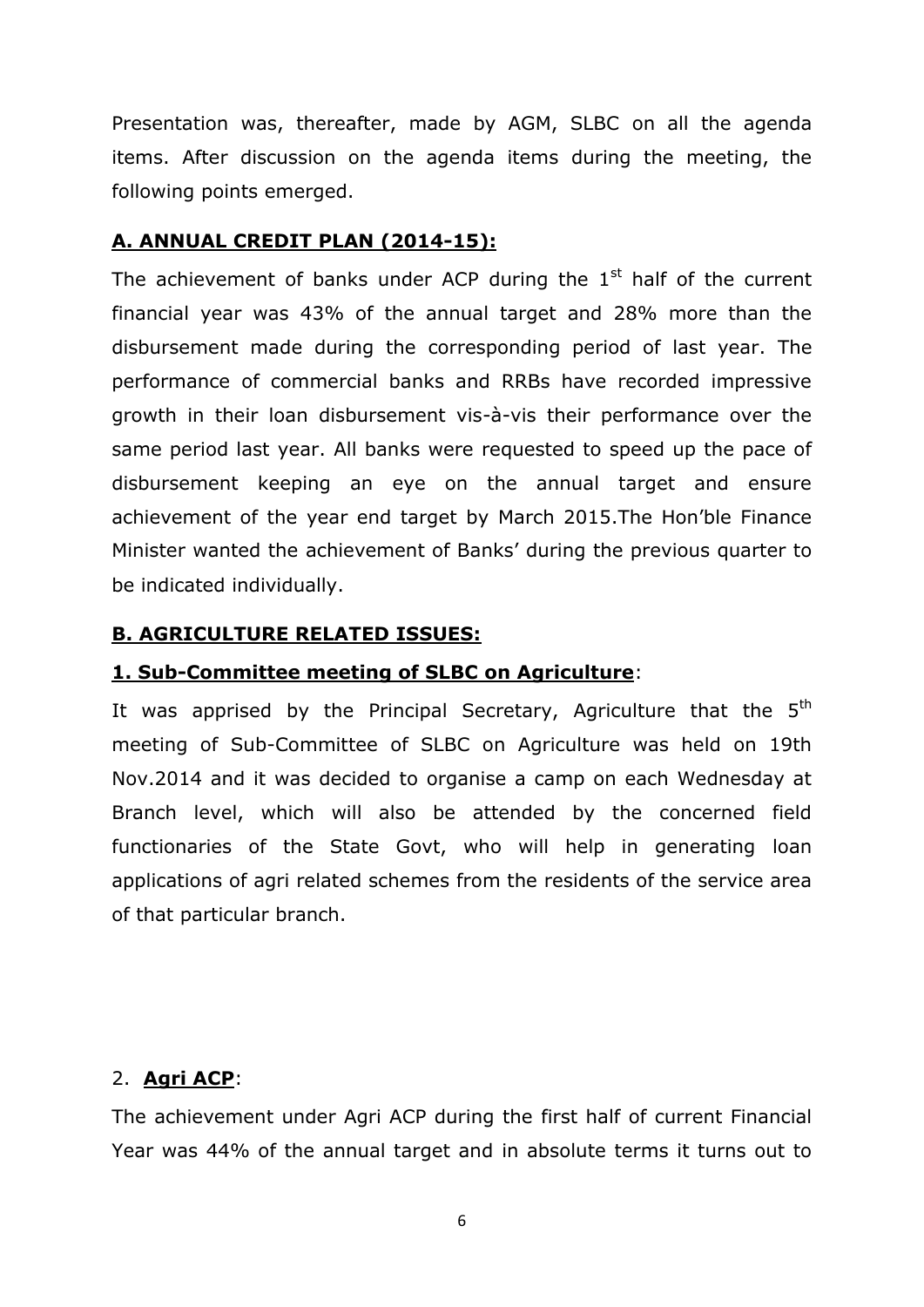be 31% more than the corresponding period of last FY. All banks were requested to give due attention to Agri lending, especially in allied activities to all deserving farmers.

# 3. **KCC:**

The achievement of only 29% of annual target during the first half of current Financial Year was viewed as unsatisfactory. The banks were advised to give due attention to increase financing under KCC. The low level of renewal done by Co-operative Bank was explained by the Principal Secretary, Agriculture.

At the time of providing new KCCs and also on its renewal, issuance of Rupay card was to be ensured to all the eligible farmers. Banks were asked to sensitize the farmers for using the Rupay card.

The Chief Secretary stressed the need to streamline the recovery process in KCC and advised the Banks to organise recovery camps. Secretary (RD), GOB highlighted the recovery process mechanism adopted by UP Govt, which has been very successful. The Chief Secretary directed the Secretary (RD) to collect the details of KCC recovery adopted by UP Govt.

### 4. **Farm Mechanisation**:-

Dissatisfaction was expressed over poor performance under Farm Mechanisation as Banks had achieved only 17% of the target till Sept'14. Bankers were requested to give priority to this area. The State Govt. was requested by the Banks to reconsider delinking of subsidy schemes from Bank credit under Farm Mechanisation.

# 5**. Dairy & Fishery**:-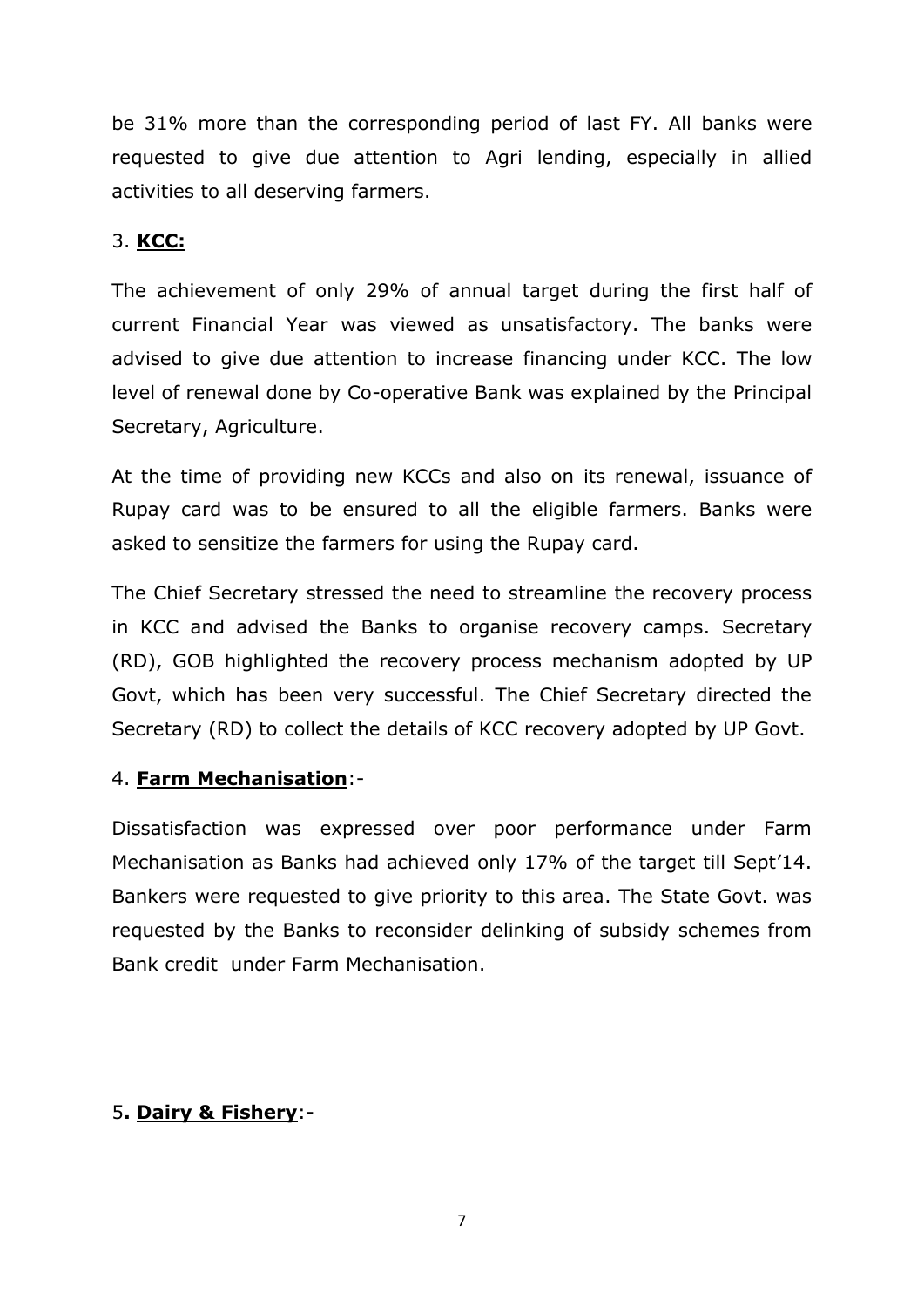The Secretary, Animal and Fishery Resources described the performance of banks as very poor and said that particularly under the Dairy scheme where 7 banks had been allotted all the blocks of the state, the achievement is negligible. The Chief Secretary said that Animal Husbandry is the most important area of the state's Krishi Road Map and asked the Departments Secretary to convene a meeting of Banks for sorting out all the issues. He expressed his desire to attend this meeting.

Secretary, Animal Husbandry and Fishery announced that fishery scheme which was earlier allotted to IDBI Bank is now open for all major Banks of the state

### **6. SHG, RSETI & FLC:**

Following issues were highlighted with regard to financing to SHGs/ JLGs and the functioning of RSETIs/ FLCs:

### **(I) Self Help Group (SHG)/Joint Liability Group (JLG)**

a) Banks have opened savings account of 41723 SHGs and have credit linked 30422 SHGs with total bank finance of Rs. 159.50 Cr during the first half of financial year 2014-15 against an annual target of 150000 for account opening and 100000 for credit linkage.

b) Notification of the State Govt. had to be issued with regard to implementation of Interest Subvention scheme in the 27 non-IAP districts on the same line as in the 11 IAP districts. This is still awaited.

c) SHG Camps were organised on 23.08.2014 and 24.09.2014 in all districts for financing SHGs promoted and managed by JEEVIKA and approx 15800 SHGs were provided finance by banks, during the camps.

d) Banks to ensure use of common format for account opening  $\&$  1<sup>st</sup> dose credit linkage of SHGs.

e) Commercial Banks were asked to focus on JLG financing.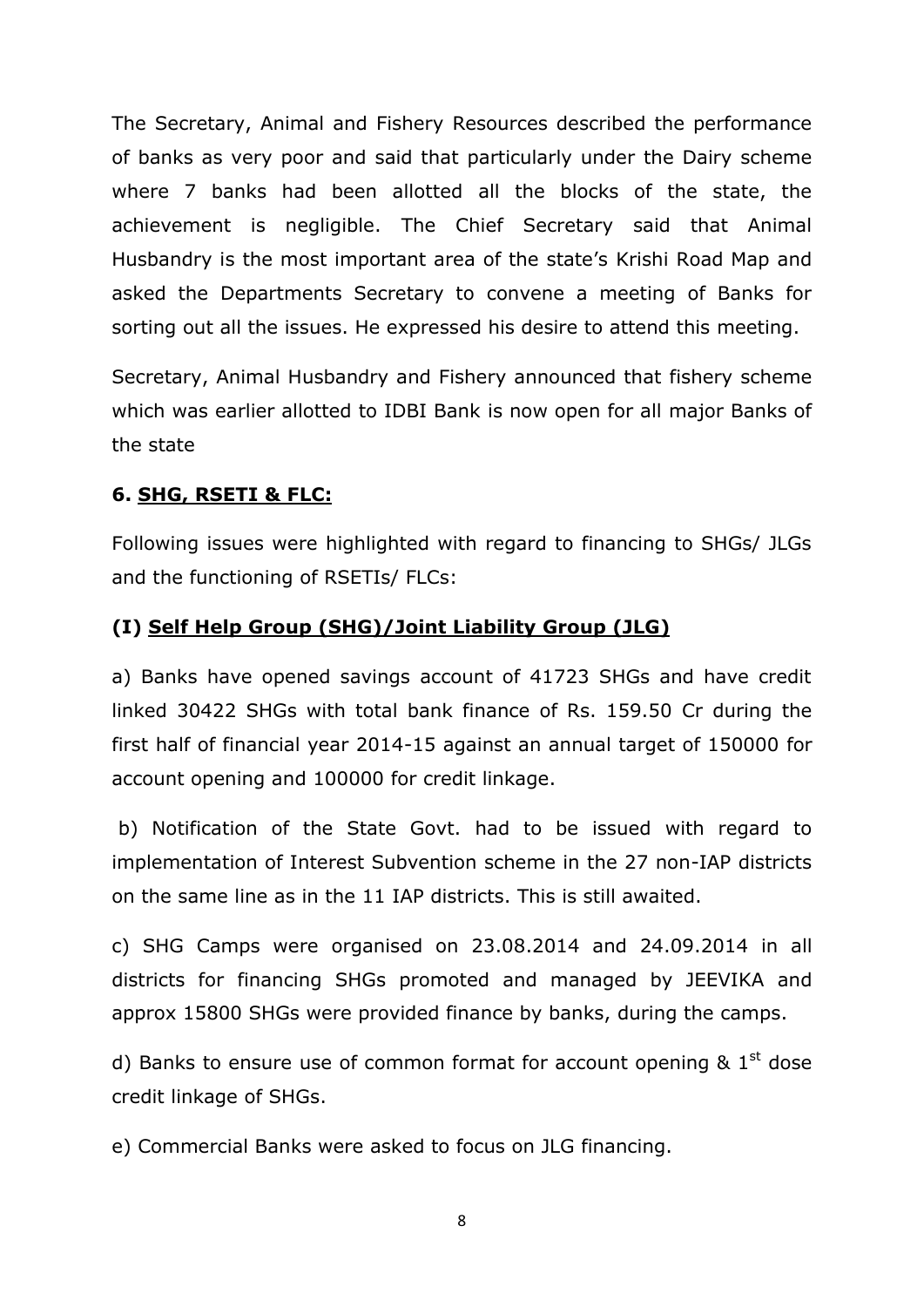f) Against the annual target of 50000, 21500 JLGs were financed by Banks up to Sept'2014 and out of this 17025 were done by the 3 RRBs of the state.

# **II) RURAL SELF EMPLOYMENT TRAINING INSTITUTE (RSETI)/ FINANCIAL LITERACY CENTRE(FLC)**

a) Banks were advised to impart training to potential PMEGP borrowers in RSETIs and DIC and bank officials were asked to visit RSETI for selection of eligible persons and generating their application for financing under PMEGP and other relevant schemes.

b) More focus should be given to the settlement of trainees which is the main objective behind creation of RSETIs, and for this sustained handholding of the trainees need to be ensured.

c) In DLCC & BLBC meetings bank branches should be activated to provide finance to RSETI trained persons.

d) Banks requested the State Govt to advise the modalities for reimbursement of training cost incurred by the RSETIs during FY 2013- 14.

e) Banks were requested to ensure that their rural branches organise atleast one financial literacy camp every month to sensitize people about the benefits of maintaining bank account and various schemes of the Banks.

# **C. INDUSTRY RELATED ISSUES**

### 1. **Sub-Committee meeting of SLBC on Industries**:

It was apprised to the house that the  $5<sup>th</sup>$  meeting of Sub-Committee of SLBC on Industries was held on  $11<sup>th</sup>$ Nov 2014 and all related issues were discussed in it.

### 2. **Achievement under MSME ACP:**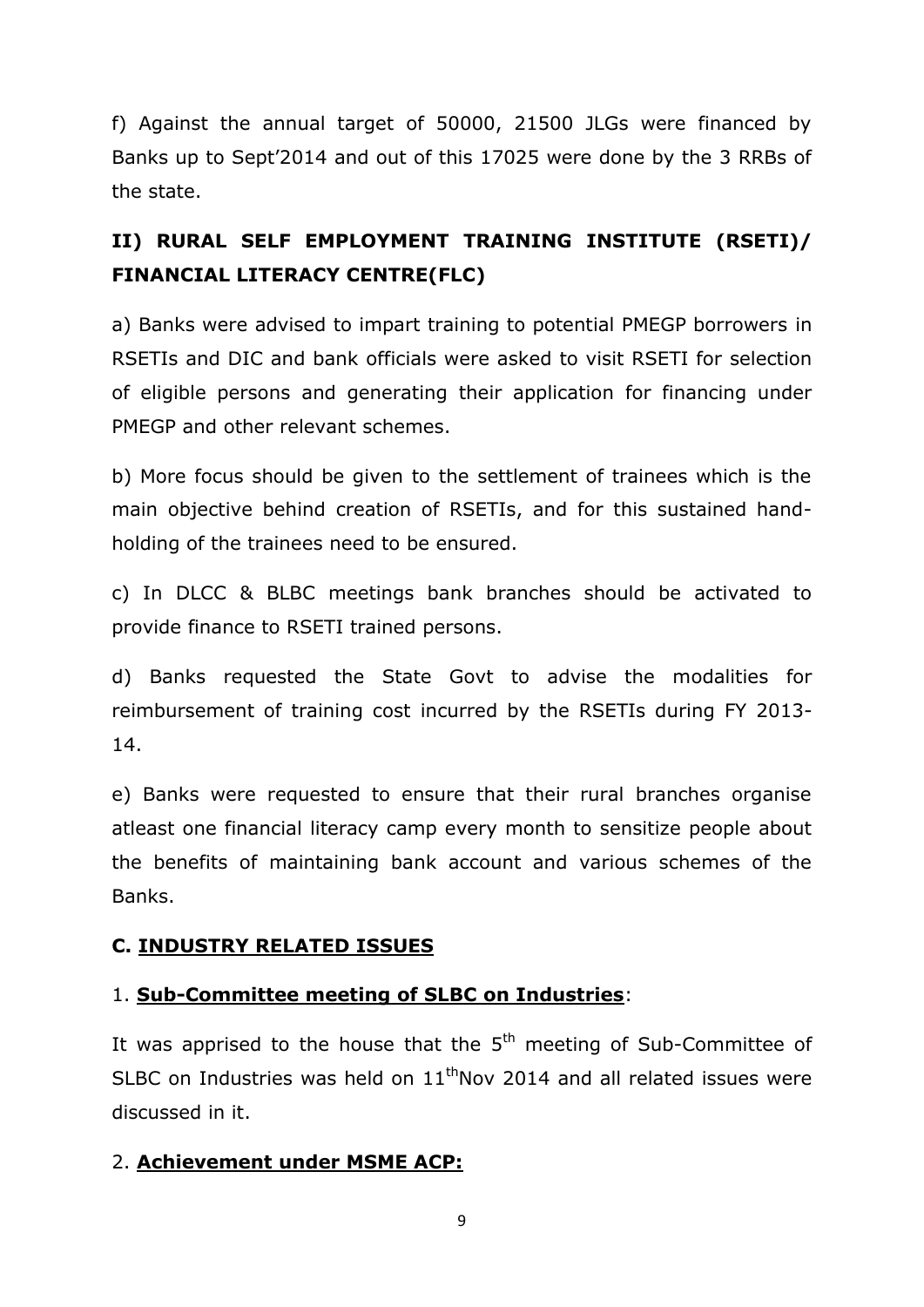Till Sep 2014 the Banks under MSME have achieved 56% of their annual target, which in absolute terms is approximately Rs.2000 Crores more than the disbursement made by the Banks during the corresponding last year.

### **3. Review of achievement under PMEGP:**

The achievement under PMEGP till Sep.2014 was viewed by the house as very poor. Against the physical target of 7648 projects for 2014-15, Banks have sanctioned only 166 projects amounting to Rs. 4.61 Cr during the period under review. The major reason for poor performance during the first half of current financial year was stated to be delay in receipt of loan applications.

The House was apprised by the Director KVIC that application forms for availing finance under PMEGP have already been sent to the branches. Banks were requested to instruct their branches for disposal of such applications by Dec.2014. It was also suggested that the PMEGP beneficiaries should be given training at RSETIs and the branch and DIC officials should visit the RSETIs during training programmes for selection of eligible persons for financing under PMEGP and other relevant schemes. As industrial sector was national priority area and had potential to provide large number of jobs to people, banks were requested to give adequate attention towards financing under the scheme.

### **D. OTHERS:-**

### **1. OPENING OF BRANCHES:**

The banks in the state had targeted opening of 600 branches during the FY 2014-15, out of which 136 branches had been opened till Sept.2014. All banks were requested to ensure that the target of branch opening is achieved in the remaining period of the FY. Finance Minister advised that unbanked Gram Panchayats should be given priority while opening branches by banks in rural areas.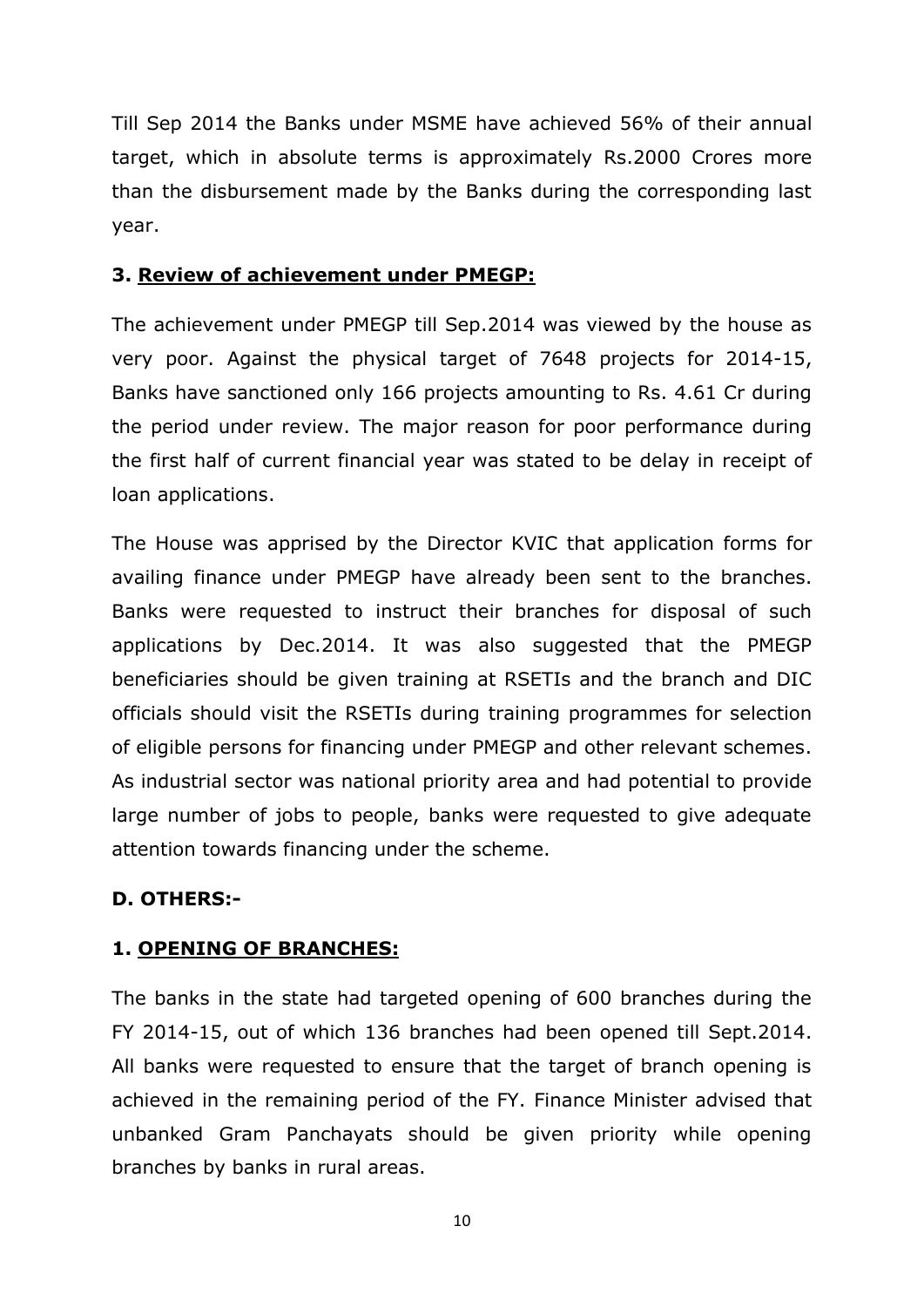### **2. EDUCATION LOAN:**

As on Sept. 2014, against the annual target of 50000, the achievement of Banks under Education loan was only 13852, which is 28% of the target. It was desired that more focus be given towards providing education loan and early disposal of the applications to be ensured so that all eligible students get it in a hassle free manner.

The Principal Secretary, Finance advised that target of education loan should be given on the basis of the number of students completing school education. The Chief Secretary stressed that bottlenecks in sanctioning/disbursing of Education Loan should be removed as there is a lot of scope for increasing finance under the scheme. He also advised that State Govt may consider providing interest subvention in Education Loan and asked the Banks to prepare a scheme for consideration of the State Govt.

### **3. HOUSING LOAN:**

As on Sept. 2014, the achievement of Banks under Housing loan was only 29% of the target, i.e 6991 against 24000. Chief Secretary stressed on focussing more on providing Housing Loan as it is a secured loan. CGM, SBI requested the State Govt to help the Banks in taking possession of the property in all SARFAESI cases.

### **E. PRADHAN MANTRI JAN-DHAN YOJANA:**

AGM, SLBC appraised the house that Banks were organising camps in all districts under Pradhan Mantri Jan-dhan Yojana and that 45.92 lacs accounts had been opened till  $15<sup>th</sup>$  Nov'2014. He also said that as per the recent communication from Govt of India, Banks have been asked to complete the opening of an account in each household by  $30<sup>th</sup>$  Nov'2014.

The Principal Secretary, Finance then enumerated the modalities that should be adopted for opening accounts of each household in the state. He suggested that in every week camp should be organised in one village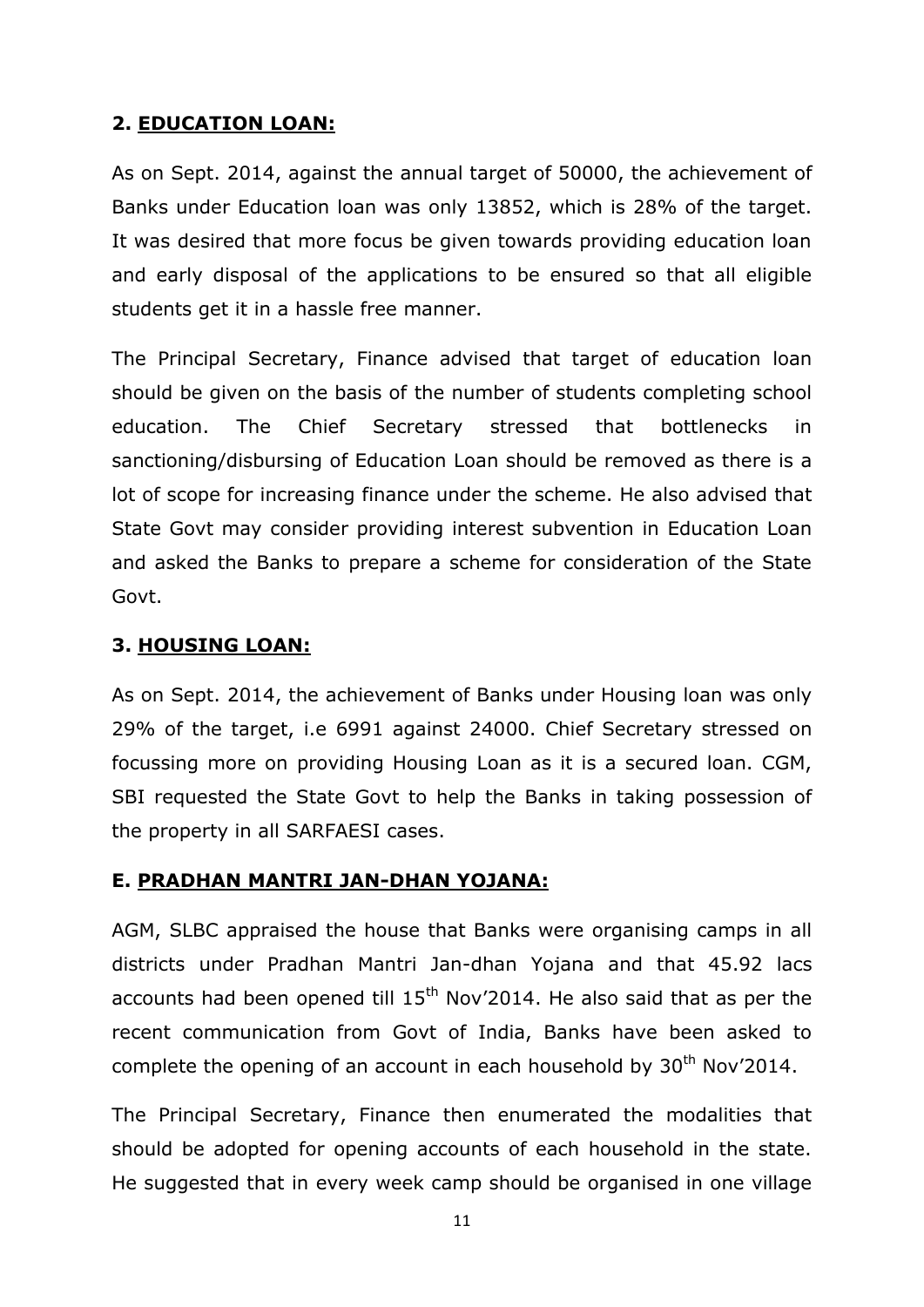by each branch in their respective Service Area and State Govt. will provide full co-operation in conducting these camps. He said that the State Govt wanted the banks to open the account of all the State Govt beneficiaries and create a data base in order to credit all benefits through these accounts, which will help these accounts to be viable and operational. The Principal Secretary, Finance also requested the Banks to prepare a plan for organising the camps in advance and submit it to the state govt for better co-ordination.

The Finance Minister Shri Bijendra Prasad Yadav in his address expressed unhappiness over the poor performance of the banks during the first half of current financial year. He advised the bankers to be more sensitive towards the poor and provide adequate financial assistance to the needy people. The Finance Minister advised the bankers to provide service with responsibility and perform their job in a transparent manner to improve credibility of the banking system. He assured the bankers of full cooperation from the State Government in their pursuit towards achieving better performance.

# **REGISTRATION OF SECURITY INTEREST WITH CENTRAL ELECTRONIC REGISTRY(CERSAI)**

DGM, CERSAI in his address stressed upon the need and utility of CERSAI registration by all banks to avoid multiple financing by Banks. Banks were requested to register the mortgaged property within 30 days from the date of mortgage to avoid penalty. He said that at present 1.20 Cr CERSAI registrations have been done all across the country and Bihar stands at  $16<sup>th</sup>$  position with 1.28 lacs registration. DGM, CERSAI also requested the Banks to verify the property mortgaged in CERSAI portal before financing.

The Chief Secretary, GOB in his address expressed satisfaction on the overall performance during the first half of current financial year. However, he advised the banks to increase finance in KCC, MSME and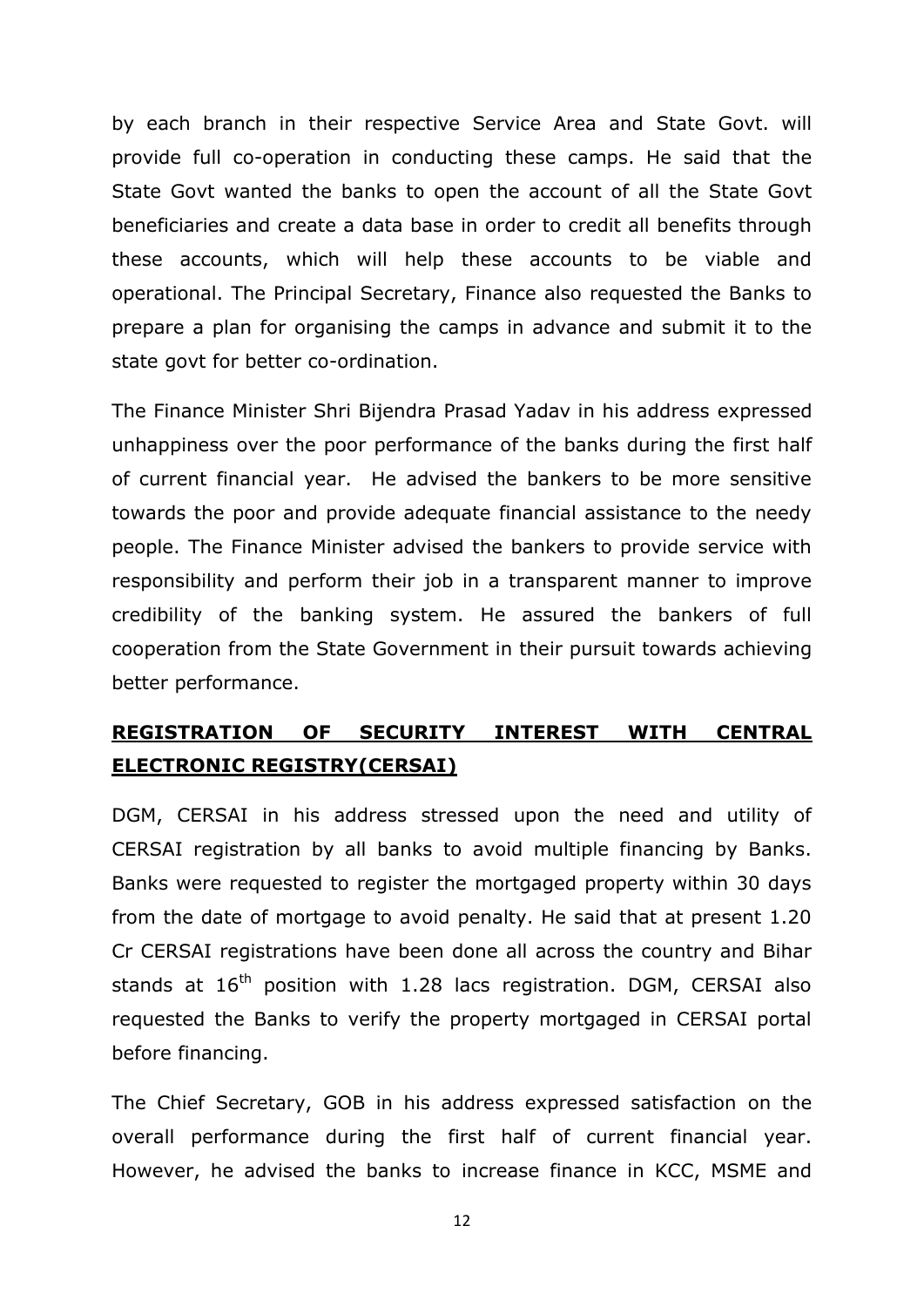Education Loans. The Chief Secretary expressed his concern about the quality of awareness material and suggested that a synchronized approach be adopted by all stake holders, like Banks and State Govt. He also referred to financial awareness material prepared by RBI sometime back for inclusion in school textbooks.

DGM, RBI clarified that with a view to have uniformity in financial literacy material, RBI had prepared a standardized financial literacy material for usage in FLC camps organized by the banks. The same has been printed by SLBC and distributed to all commercial banks for use in their Financial Literacy camps organized by FLCs and Rural Branches. DGM, NABARD also informed the house that the expenditure incurred by SLBC for publishing of RBI's standardized FLC material has been reimbursed / is being reimbursed by NABARD from Financial Inclusion Fund of GoI.

The meeting ended with a vote of thanks to all the participants by Shri S. K. Roy, GM, Central Bank of India. He expressed gratitude towards the Finance Minister and Chief Secretary of the state for participating in the day's meeting and providing valuable suggestions and guidance to the banks & concerned State Govt. departments for better performance. On behalf of the Banks, he assured about the Banks commitment to overall development of the state.

**\*\*\*\*\*\*\*\*\*\*\*\*\*\*\*\*\*\*\*\*\*\*\*\*\*\*\*\*\*\*\*\*\*\*\*\***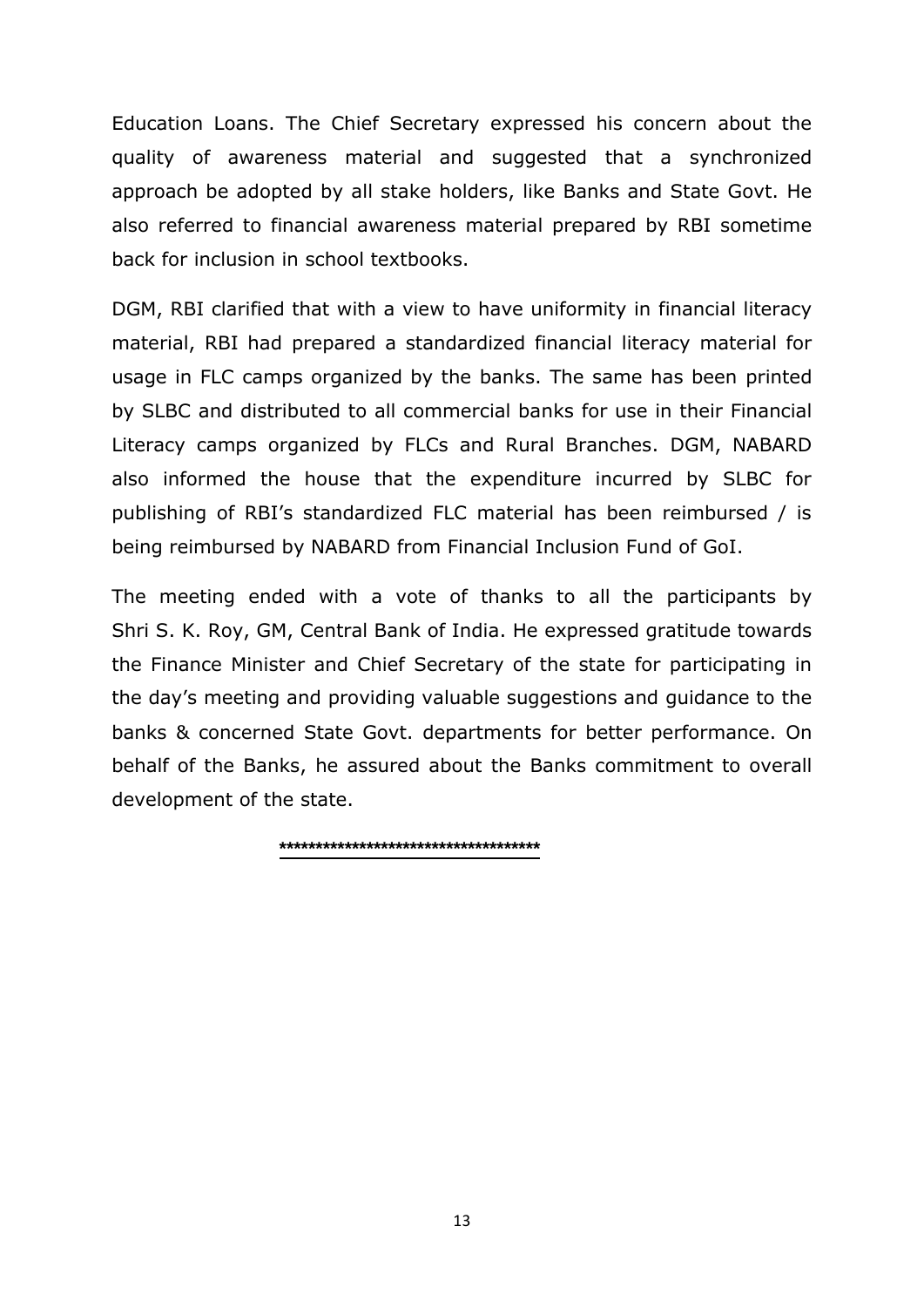# **ACTION POINTS 50th SLBC MEETING HELD ON 21 ST NOVEMBER 2014**

1. Banks should put in concerted efforts to ensure achievement of 100% target set under ACP for 2014-15.

(Action: All Banks)

2. The Banks should give focus on financing Dairy, Fishery and Poultry schemes in order to achieve the ACP target under Allied activities.

(Action: All Banks)

3. Banks to ensure updation of register 9 &10 related to certificate cases for faster disposal of certificate cases.

(Action: All Banks)

4. Banks to give more focus on advances under DRI schemes to achieve the benchmark target of 1% of total aggregate advances during the previous year.

(Action: All Banks)

5. Waiver of Stamp duty on JLG loan Agreement as done in the case of SHG.

(Action: State Government)

6. Banks to ensure organising weekly Camp by all agri lending branches on each Wednesday for Agri business loans. Field functionaries of the State Govt to participate in the camp for generating loan applications from the service area of the Branch.

(Action: All Banks)

7. Rupay cards to be issued to all eligible farmers, while issuing and renewal of KCC.

(Action: All Banks)

8.Notification to be issued by the State Govt. with regard to implementation of Interest Subvention scheme in the accounts of Self